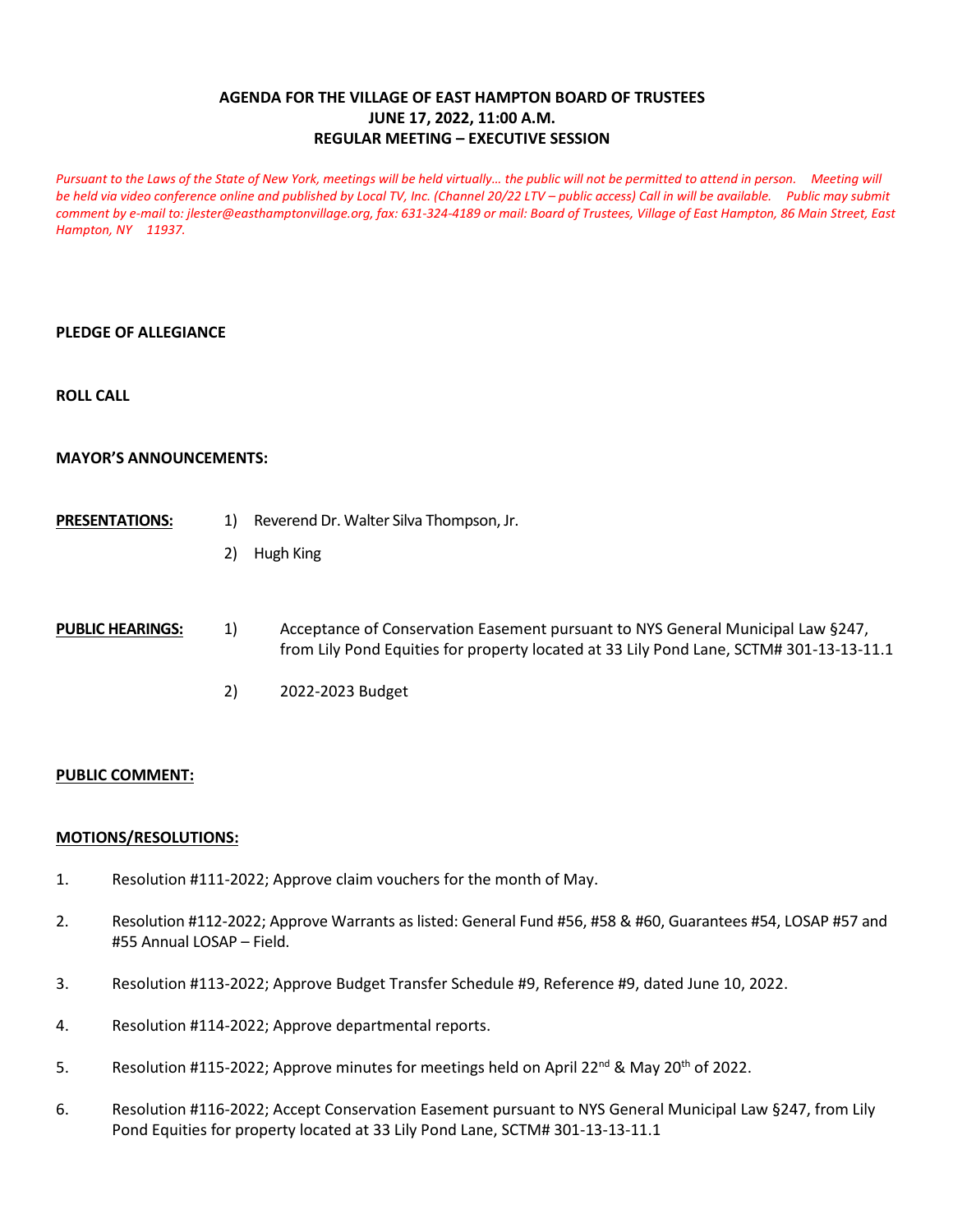## **ACCOUNTING**

- 7. Resolution #117-2022; Adopt the 2022-2023 Budget.
- 8. Resolution #118-2022; To approve the \$8,652.99 donation by the East Hampton Village Foundation earmarked for an ATV for the Police Department.
- 9. Resolution #119-2022; To amend the 2021-2022 budget by increasing the estimated revenue and appropriations in the amount of \$137,460.99 received from the East Hampton Village Foundation for expenditures related to Public Safety.
- 10. Resolution #120-2022; To authorize the transfer of \$460,505.00 from the General Fund to the Fire Department Length of Service Program (LOSAP)
- 11. Resolution #121-2022; Authorize the transfer of \$98,278.00 from the General Fund to the Ambulance Length of Service Award Program (LOSAP)

#### **EMPLOYEES/BOARD MEMBERS/SEASONAL STAFF**

- 12. Resolution #122-2022; Approving the 4% increase in Police Officer David Hansen's base salary as per the P.B.A. Contract for college credits, effective June 30, 2022. *(please refer to June 1st memo from Chief Tracey)*
- 13. Resolution #123-2022; Accept Brandon Regan's resignation as part-time Dept of Public Works Laborer, effective immediately.
- 26. Resolution #124-2022; Employ seasonal beach staff: Liam Cashin as attendant at \$12.00 hourly, and Michael Asselin, Andrew Overby and Charles Parellow as lifeguards at \$18.50 hourly *(as per May 21st & June 2nd e-mails from D. Smith)*
- 27. Resolution #125-2022; Approve promotion of Lifeguard Emma Silvera to Lieutenant, at \$20 hourly *(as per June 5th e-mail from D. Smith)*
- 28. Resolution #126-2022; Approve rate increases for Jet Ski certified Lifeguards: Keven Bunce & Luc Cambell to \$19.00 hourly and Reed Jones & Aiden Cooper to \$19.50 hourly. *(as per June 6th e-mails from D. Smith)*
- 29. Resolution #127-2022; Accept Tim Payne's retirement, effective July 14, 2022.
- 30. Resolution #128-2022; Accept Augusta Folks' resignation from the Planning Board.
- 31. Resolution #129-2022; Employ 2022 Seasonal Traffic Control Officers as listed: Joseph Nesbitt, Daniel Fingleton, Jose Garcia, Jessenia Maldonado, Matthew Vizcaino, Sara Urgiles & James Vilar at \$16.00 hourly *(as per Chief Tracey's June 15th memo)*
- 32. Resolution #130-2022; Employ Alyssa Cortes as a 2022 Seasonal EMT at \$23.50 hourly, effective June 20, 2022 *(as per Chief Tracey's June 15th memo)*
- 33. Resolution #131-2022; Approve the \$9,187.18 payout to Christian Londono for unused accumulated time earned while employed as a Traffic Control Specialist. *(as per Chief Tracey's June 15th memo)*